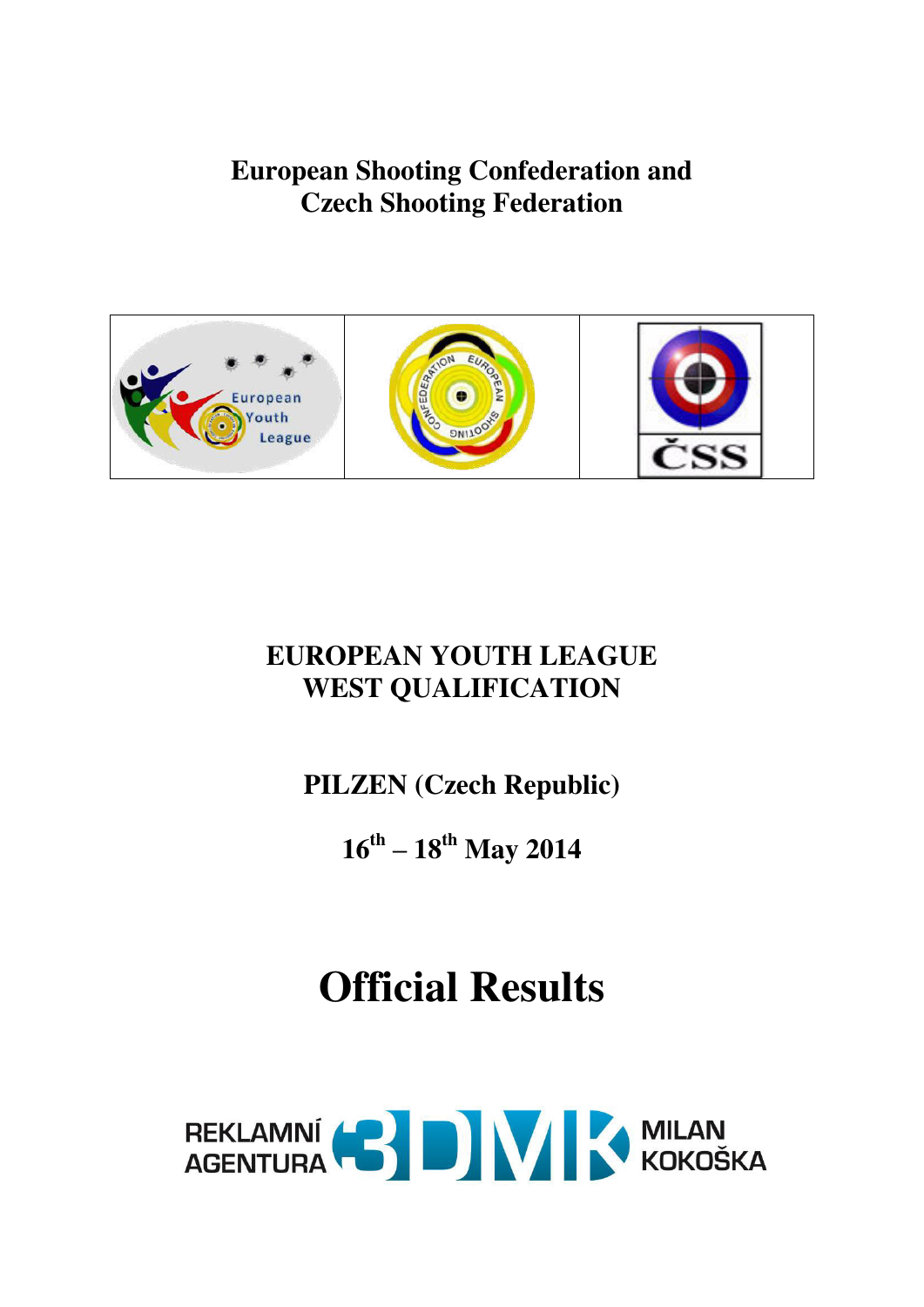



# **Competition Officials**

**Competition Manager**  Petr ČERNOCH

**West Region Manager**  Ghislaine BRIEZ (FRA)

**Chief Range Officer**  Pavel SVĚTLÍK

**Range Officer**  Milada KREJČOVÁ

**Jury Pistol/Rifle**  Josef VEVERKA (CZE) Chairman Margit MELMER (AUT) Ghislaine BRIEZ (FRA)

**Technician**  František POLÁČEK (CZE) Milan MACH (CZE)

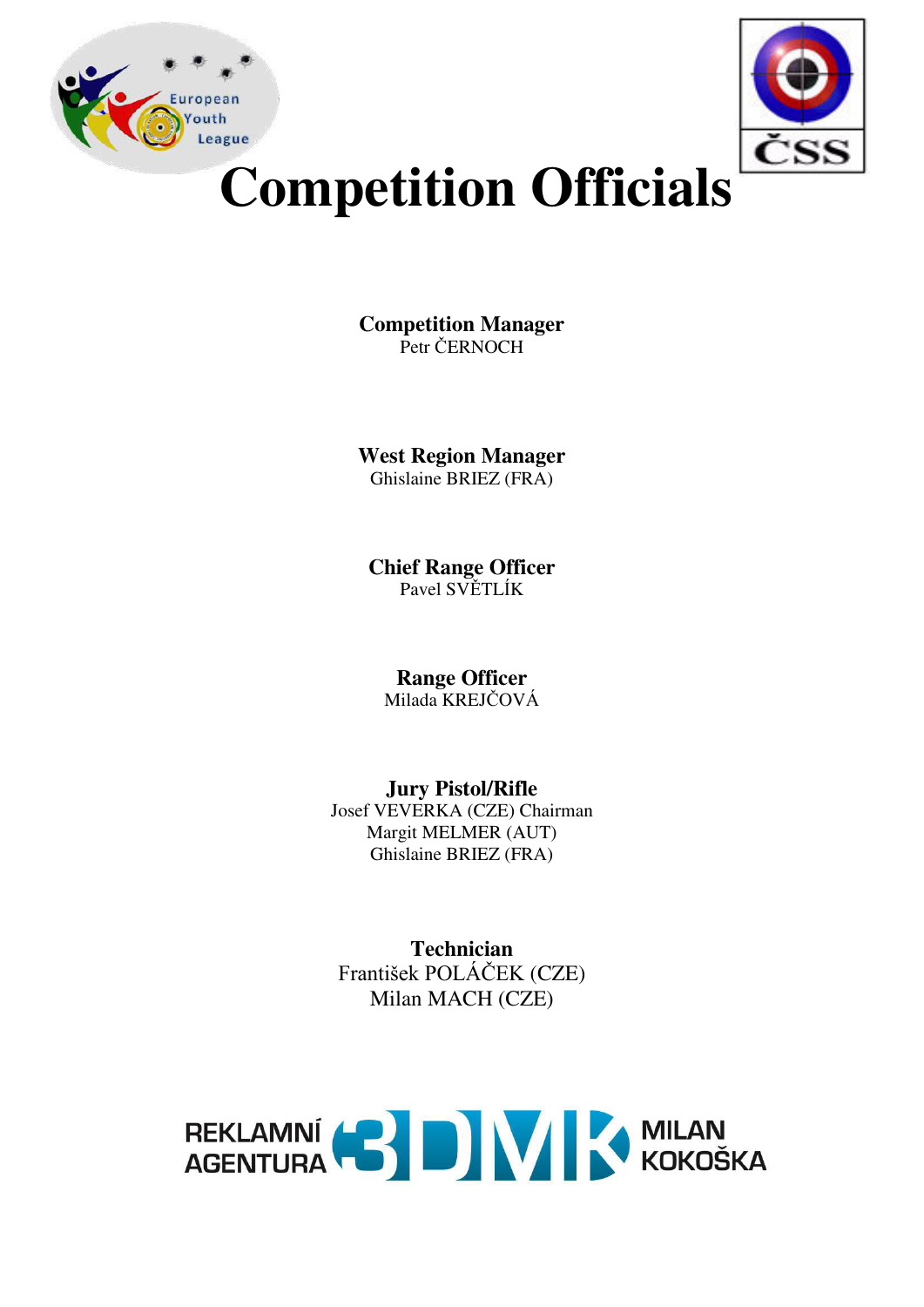



## **TIME TABLE**

**Saturday 17 May 2014:** 

|                     | 09:00 T1-T3 & T2-T4 AR   | $T1-T3 AP$         |
|---------------------|--------------------------|--------------------|
|                     | 10:30 T1-T5 AR           | $T2-T4 & T1/T5 AP$ |
|                     | 12:00 T2-T3 & T4-T5 AR   |                    |
|                     | 13:30                    | T2-T3 & T4-T5 AP   |
| Sunday 18 May 2014: |                          |                    |
|                     | 08:30 T1-T2 AR           | $T1-T2 & T3-T4 AP$ |
|                     | $10:00$ T3-T4 & T2-T5 AR | $T2-T5 AP$         |
|                     | 11:30                    | $T1-T4 & T3-T5 AP$ |
|                     | 13:00 T3-T5 & T1-T4 AR   |                    |
|                     |                          |                    |

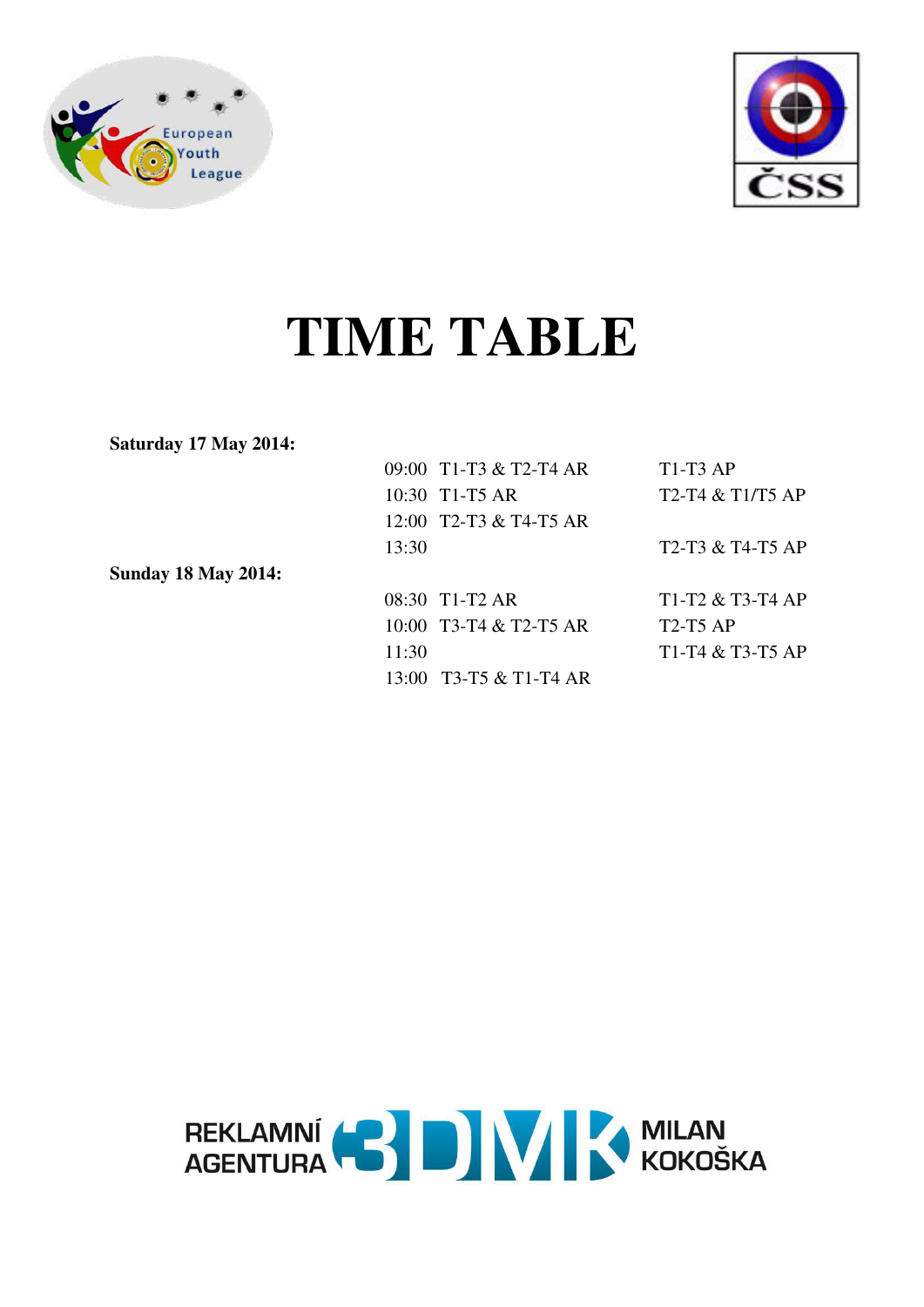

**ESC Youth League - Qualification WESTERN REGION PILZEN (CZE) 16 - 18 of May, 2014**



#### **Qualified to final:**

| <b>RIFLE</b>              | <b>AUSTRIA</b><br><b>HUNGARY</b> |                | <b>PISTOL</b>       | <b>CZECH REPUBLIC</b><br><b>SWITZERLAND</b> |                         |  |
|---------------------------|----------------------------------|----------------|---------------------|---------------------------------------------|-------------------------|--|
| <b>RIFLE:</b>             |                                  |                |                     |                                             |                         |  |
| Teams:                    | Winners                          | Winners total  | Match points        | Total:                                      | Ranking                 |  |
| <b>T4- AUSTRIA</b>        | $1+1+1+1$                        | 4              | $14 + 20 + 22 + 18$ | 74                                          |                         |  |
| <b>T2-HUNGARY</b>         | $0+1+1+1$                        | 3              | 10+22+20+14         | 66                                          | $\overline{2}$          |  |
| <b>T1-ITALY</b>           | $1+1+0+0$                        | $\mathbf 2$    | $12+18+4+6$         | 40                                          | 3                       |  |
| <b>T5- SWITZERLAND</b>    | $0+0+0+1$                        |                | $6 + 4 + 10 + 24$   | 44                                          | 4                       |  |
| <b>T3- SLOVENIA</b>       | $0+0+0+0$                        | $\bf{0}$       | $12 + 2 + 2 + 0$    | 16                                          | $5\phantom{1}$          |  |
| <b>PISTOL:</b>            |                                  |                |                     |                                             |                         |  |
| Teams:                    | Winners                          | Winners total  | Match points        | Total:                                      | Ranking                 |  |
| <b>T3- CZECH REPUPLIC</b> | $1 + 1 + 1 + 1$                  | 4              | $15+16+15+13$       | 59                                          |                         |  |
| <b>T5- SWITZERLAND</b>    | $1+0+1+0$                        | $\overline{2}$ | $16+9+17+11$        | 53                                          | $\overline{2}$          |  |
| <b>T2-ITALY</b>           | $1+0+1+0$                        | $\overline{2}$ | $14 + 8 + 14 + 7$   | 43                                          | 3                       |  |
| <b>T4- FRANCE</b>         | $0+1+0+0$                        |                | $10+15+9+12$        | 46                                          | $\overline{\mathbf{4}}$ |  |
| <b>T1-HUNGARY</b>         | $0+0+0+1$                        |                | $9 + 8 + 10 + 12$   | 39                                          | 5                       |  |

| $T1-T3$      | $12 - 12$ | $T1-T3$      | $9 - 15$  |
|--------------|-----------|--------------|-----------|
| $T2-T4$      | $10 - 14$ | $T2-T4$      | 14-10     |
| $T1-T5$      | $18-6$    | $T1-T5$      | $8 - 16$  |
| $T2-T3$      | $22 - 2$  | $T2-T3$      | $8 - 16$  |
| <b>T4-T5</b> | $20 - 4$  | <b>T4-T5</b> | $15 - 9$  |
| $T1-T2$      | $4 - 20$  | T1-T2        | 10-14     |
| <b>T3-T4</b> | $2 - 22$  | <b>T3-T4</b> | $15 - 9$  |
| $T2-T5$      | $14 - 10$ | $T2-T5$      | $7 - 17$  |
| $T1-T4$      | $0 - 24$  | $T1-T4$      | 12-12     |
| <b>T3-T5</b> | $6 - 18$  | <b>T3-T5</b> | $13 - 11$ |

**RIFLE PISTOL**

| T1-T3        | 9-15     |
|--------------|----------|
| T2-T4        | 14-10    |
| T1-T5        | 8-16     |
| <b>T2-T3</b> | $8 - 16$ |
| T4-T5        | $15-9$   |
| T1-T2        | 10-14    |
| <b>T3-T4</b> | $15 - 9$ |
| <b>T2-T5</b> | $7 - 17$ |
| T1-T4        | 12-12    |
| <b>T3-T5</b> | 13-11    |

hotel hazuka

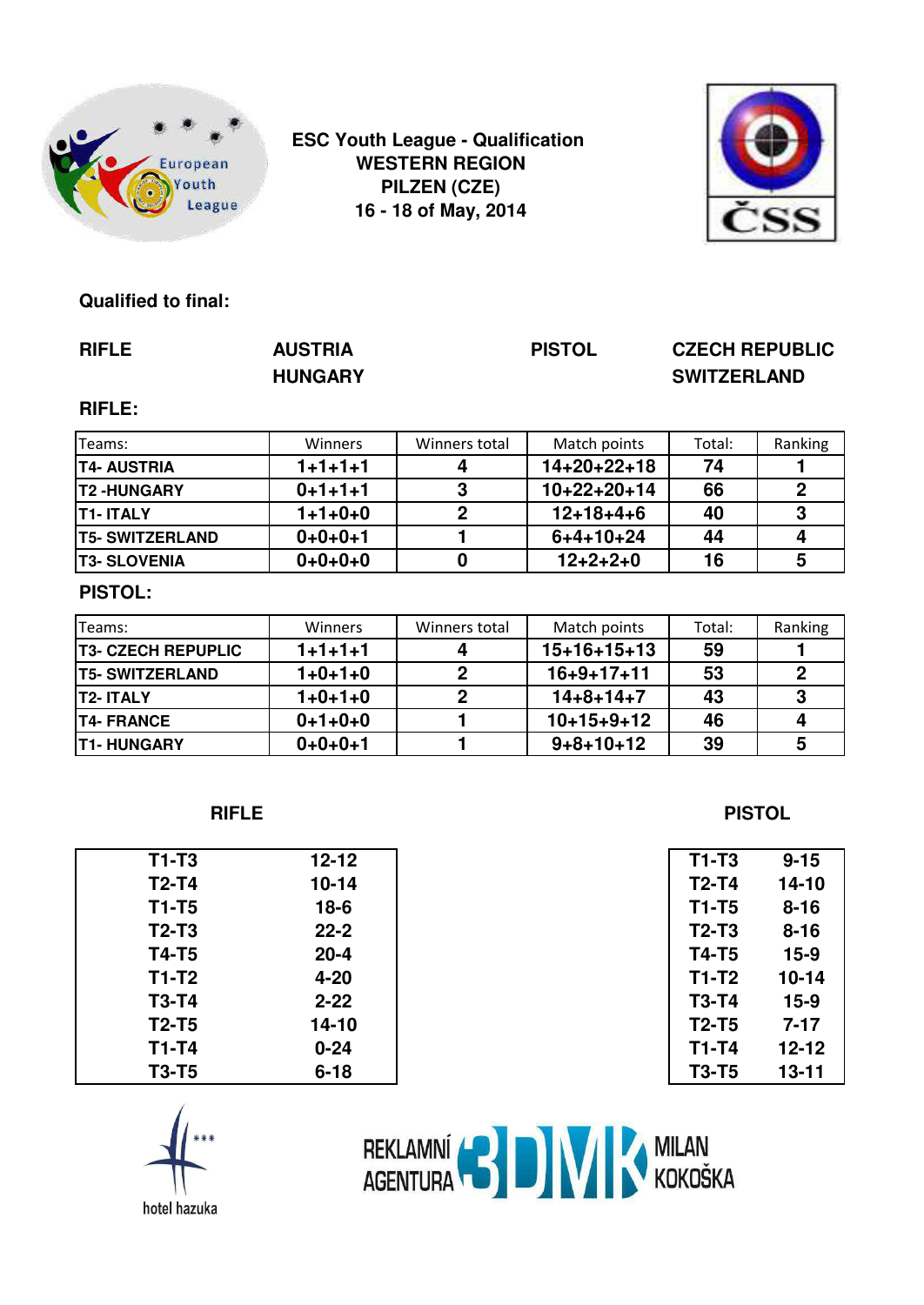



#### **RIFLE - MATCH 1 - Start: 09.00**

| <b>FP</b>       | <b>Name</b>                    | S1    | S2            | S3             | S4    | <b>Bhootol Point</b> |                |                         | <b>Point Bhootof</b> | S4    | S3              | S2         | S1                | <b>Name</b>             | FP        |
|-----------------|--------------------------------|-------|---------------|----------------|-------|----------------------|----------------|-------------------------|----------------------|-------|-----------------|------------|-------------------|-------------------------|-----------|
|                 | <b>MARINO Patrik</b>           | 100,6 | 102.0         | 102,9          | 100.  | 10.41                |                |                         | 10,3                 | 102,1 | 105,1           | 99,8       | 104               | JEROVŠEK Klavdija       | 2         |
|                 |                                |       |               |                | 0,0   |                      | $\overline{2}$ | 6                       |                      |       |                 |            |                   |                         |           |
| 3               | <b>MORABITO Mariantonietta</b> |       | $101,9$ 104,3 | 102,4          | 103,5 | 9,9                  |                |                         | 9,7                  | 100,3 | 98,2            | 99,7       | 99,8              | <b>KANDARE Erik</b>     | 4         |
|                 |                                |       |               |                | 2,0   |                      | 8              | 0                       |                      |       |                 |            |                   |                         |           |
| 5               | <b>MAURINA Giacomo</b>         | 99,7  | 101,4         | 99,0           | 101,5 | 10,0                 |                |                         | 10,8                 | 101,6 | 102,4           | 98,0       | 102               | KELENC Žan              | -6        |
|                 |                                |       |               |                | 0,0   |                      | D.             | 6                       |                      |       |                 | 0,0        | 12                |                         |           |
|                 | <b>ITALY</b>                   |       | 2             | 12             | 12    |                      |                |                         |                      |       | <b>SLOVENIA</b> |            |                   |                         |           |
|                 | <b>FP</b> Name                 | S1    | S2            | S <sub>3</sub> | S4    | <b>Shootof Point</b> |                |                         | <b>Point</b> Bhootof | S4    | S3              | S2         | S <sub>1</sub>    | Name                    | <b>FP</b> |
| 8               | PÉNI István                    | 104.7 | 102.4         | 105,3          | 104,7 |                      |                |                         |                      | 104,1 |                 |            | 102,5 105,2 103,4 | <b>UNGERANK Nadine</b>  | 9         |
|                 |                                |       |               |                |       |                      | 6              | $\overline{\mathbf{2}}$ |                      |       |                 |            |                   |                         |           |
| 10 <sup>1</sup> | <b>HANÁK Gabriella</b>         | 100,1 | 100,7         | 101,9          | 104,4 |                      |                |                         |                      | 104,2 | 104,2 102,8     |            | 103               | <b>KÖCK Rebecca</b>     | 11        |
|                 |                                |       |               |                |       |                      | $\overline{2}$ | 6                       |                      |       |                 |            |                   |                         |           |
| 12              | <b>TOMA Dorina</b>             | 100,8 | 100,9         | 102,2          | 101,1 |                      |                |                         |                      | 103,2 |                 | 98,9 101,6 | 101               | <b>KLEEMANN Michael</b> | 13        |
|                 |                                |       |               |                |       |                      | $\overline{2}$ | 6                       |                      |       |                 |            |                   |                         |           |
|                 | <b>HUNGARY</b>                 |       | 0             | 10             | 14    |                      |                |                         |                      |       | <b>AUSTRIA</b>  |            |                   |                         |           |

#### **PISTOL - MATCH 1 - Start: 09.00**

|                | <b>FPIName</b>      |                 |                 |                 |    |  | Bhooto <b>il Point I</b> |    | IPointbhootof |    |       |    |     | <b>Name</b>           | IFP             |
|----------------|---------------------|-----------------|-----------------|-----------------|----|--|--------------------------|----|---------------|----|-------|----|-----|-----------------------|-----------------|
| 15             | MIHALKÓ Nikoletta   | 93              | 94              | 91              | 92 |  |                          |    |               | 93 | -95 I | 93 | 93  | PŘIBÁŇOVÁ Tereza      | 16              |
|                |                     |                 |                 |                 |    |  |                          |    |               |    |       |    |     |                       |                 |
| $\overline{1}$ | <b>FEDRID Bence</b> | 89              | 93 <sub>1</sub> | 90 <sub>l</sub> | 88 |  |                          |    |               | 93 | 91    | 90 | 92  | DĚDOVÁ Anna           | 18              |
|                |                     |                 |                 |                 |    |  | n                        |    |               |    |       |    |     |                       |                 |
| 19             | EGRI Viktória       | 96 <sub>1</sub> | 931             | 91              | 91 |  |                          |    |               | 93 | 951   | 91 | 94. | MIČKA Michal          | 20 <sup>1</sup> |
|                |                     |                 |                 | טו              |    |  |                          |    |               |    |       |    |     |                       |                 |
|                | <b>HUNGARY</b>      |                 |                 |                 |    |  |                          | 15 |               |    |       |    |     | <b>CZECH REPUBLIC</b> |                 |



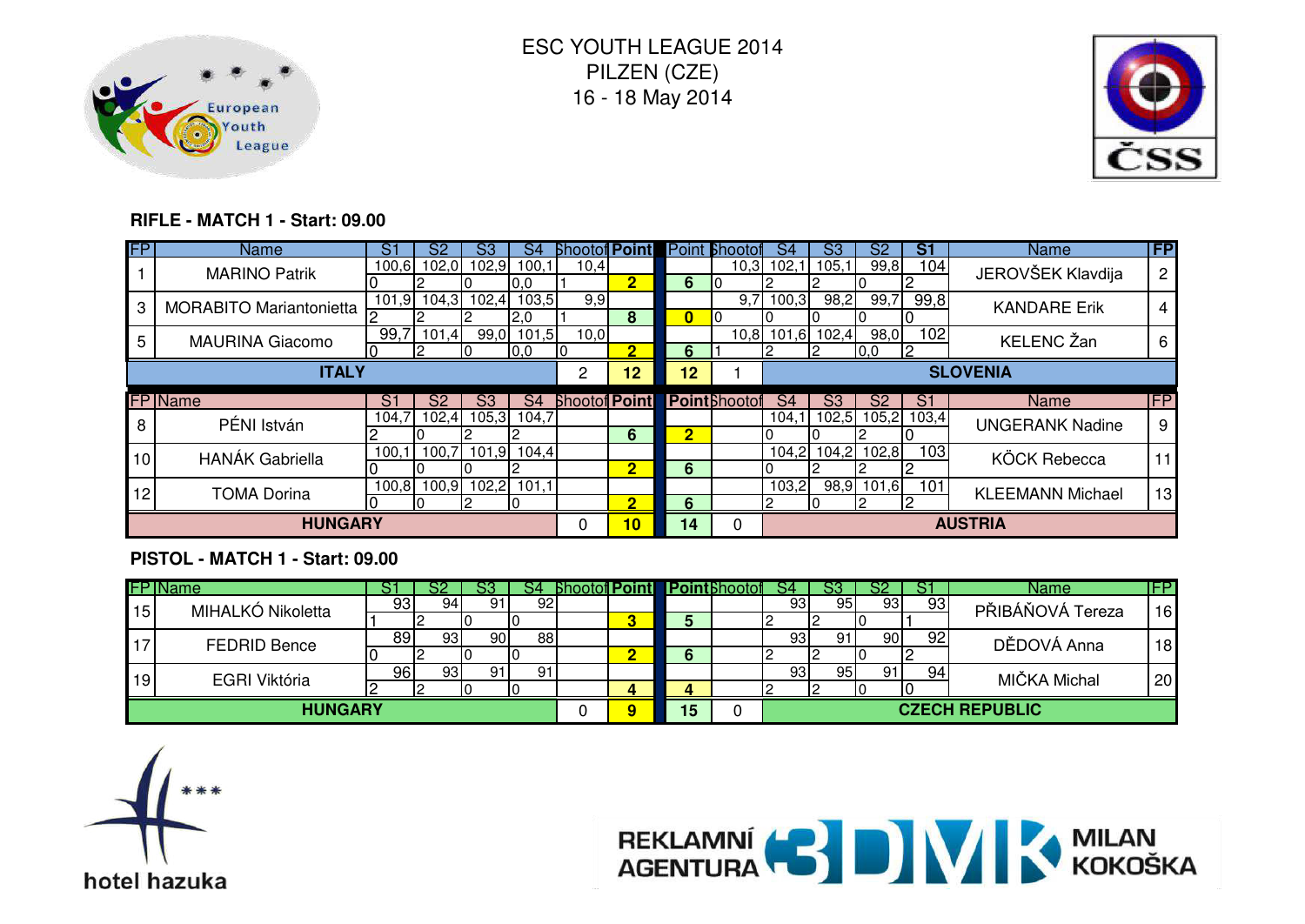



#### **RIFLE - MATCH 2 - Start: 10.30**

|    | <b>FP</b> Name             | ১ | S2          |       | S4            |  | <b>Shootof Point Point Shootof</b> |   | -S4 | S3 | S.                      | Name                  | FP <sup>1</sup> |
|----|----------------------------|---|-------------|-------|---------------|--|------------------------------------|---|-----|----|-------------------------|-----------------------|-----------------|
|    | <b>MARINO Patrik</b>       |   | 102,5 103,9 |       | 103,6 103,7   |  |                                    |   |     |    | 100,9 103,3 102,6 102,8 | <b>HUNOLD Patrick</b> | 0               |
|    |                            |   |             |       |               |  |                                    |   |     |    |                         |                       |                 |
|    | MORABITO Mariantonietta    |   | 104,4 105,9 |       | $104,2$ 101,5 |  |                                    |   |     |    | 100,4 103,5 101,7 102,7 | DÜRR Christoph        | 4               |
|    |                            |   |             |       |               |  |                                    | 0 |     |    |                         |                       |                 |
| -5 | <b>ARMIRAGLIO Riccardo</b> |   | 99,3 102,9  | 101.4 | 102.3         |  |                                    |   |     |    | 98,6 101,7 101,6 102,2  | <b>FEUZ Ladina</b>    | 6               |
|    |                            |   |             |       |               |  |                                    |   |     |    |                         |                       |                 |
|    | <b>ITALY</b>               |   |             |       |               |  | 18                                 | 6 |     |    |                         | <b>SWITZERLAND</b>    |                 |

#### **PISTOL - MATCH 2 - Start: 10.30**

|    | <b>FP</b> Name                               | S1              | S2                     | S3                     | S4              | <b>Bhootof Point</b> |                         |   | l <b>Point</b> Bhootofl | S4              | S3                     | S2 | S1              | <b>Name</b>                 | <b>IFP</b>      |
|----|----------------------------------------------|-----------------|------------------------|------------------------|-----------------|----------------------|-------------------------|---|-------------------------|-----------------|------------------------|----|-----------------|-----------------------------|-----------------|
| 8  | <b>ACCETTURA Domenico</b>                    | 93 <sub>1</sub> | 95                     | 92                     | 97              |                      |                         |   |                         | 94              | 94                     | 94 | 93              | <b>BEAUVAIS Aymeric</b>     | 9               |
|    |                                              |                 |                        |                        |                 |                      | 5.                      | 3 |                         |                 |                        |    |                 |                             |                 |
| 10 | <b>LAPENDA Fabrizio</b>                      | 90              | 93                     | 93                     | 96              |                      |                         |   |                         | 96              | 92                     | 92 | 89              | <b>SCIRE Guillaume</b>      | 11              |
|    |                                              |                 |                        |                        |                 |                      |                         |   |                         |                 |                        | IO |                 |                             |                 |
| 12 | SILLETTI Anna                                | 83              | 92                     | 86                     | 92 <sub>l</sub> |                      |                         |   |                         | 90              | 90                     | 95 | 92              | <b>VIALLEFONT Zoé</b>       | 13              |
|    |                                              |                 |                        | D                      | 6               |                      |                         |   |                         |                 |                        |    |                 |                             |                 |
|    | <b>ITALY</b>                                 |                 |                        |                        | 0               | 14                   | 10 <sub>1</sub>         | 0 |                         |                 |                        |    | <b>FRANCE</b>   |                             |                 |
|    | <b>FP</b> Name                               | $\overline{S1}$ | $\overline{\text{S2}}$ | $\overline{\text{S3}}$ | S <sub>4</sub>  | <b>Shootof Point</b> |                         |   | <b>Point</b> Bhootof    | S <sub>4</sub>  | $\overline{\text{S3}}$ | S2 | $\overline{S1}$ | Name                        | <b>IFP</b>      |
| 15 | MIHALKÓ Nikoletta                            | 93              | 95                     | 93 <sub>1</sub>        | 91              |                      |                         |   |                         | 97              | 91                     | 95 | 95              | <b>ZURSCHMIEDE Frederik</b> | 16              |
|    |                                              |                 |                        |                        |                 |                      | $\overline{\mathbf{3}}$ | 5 |                         |                 |                        |    |                 |                             |                 |
| 17 |                                              | 91              | 85                     | 89                     | 91              |                      |                         |   |                         | $\overline{88}$ | 90                     | 89 | 90              | <b>VILLIGER Rebecca</b>     | 18              |
|    | <b>FEDRID Bence</b><br>Ю                     |                 |                        |                        |                 |                      | 4                       | 4 |                         |                 |                        |    |                 |                             |                 |
| 19 | 92<br>94<br>93 <sub>l</sub><br>EGRI Viktória |                 |                        |                        |                 | 90                   |                         |   |                         | 96              | 95                     | 93 | 95              | <b>FLÜCKIGER Marvin</b>     | 20 <sub>l</sub> |
|    | 10                                           |                 |                        |                        |                 |                      |                         |   |                         |                 |                        |    | 2               |                             |                 |
|    | <b>HUNGARY</b>                               |                 | 0                      | 8                      | 16              |                      | <b>SWITZERLAND</b>      |   |                         |                 |                        |    |                 |                             |                 |



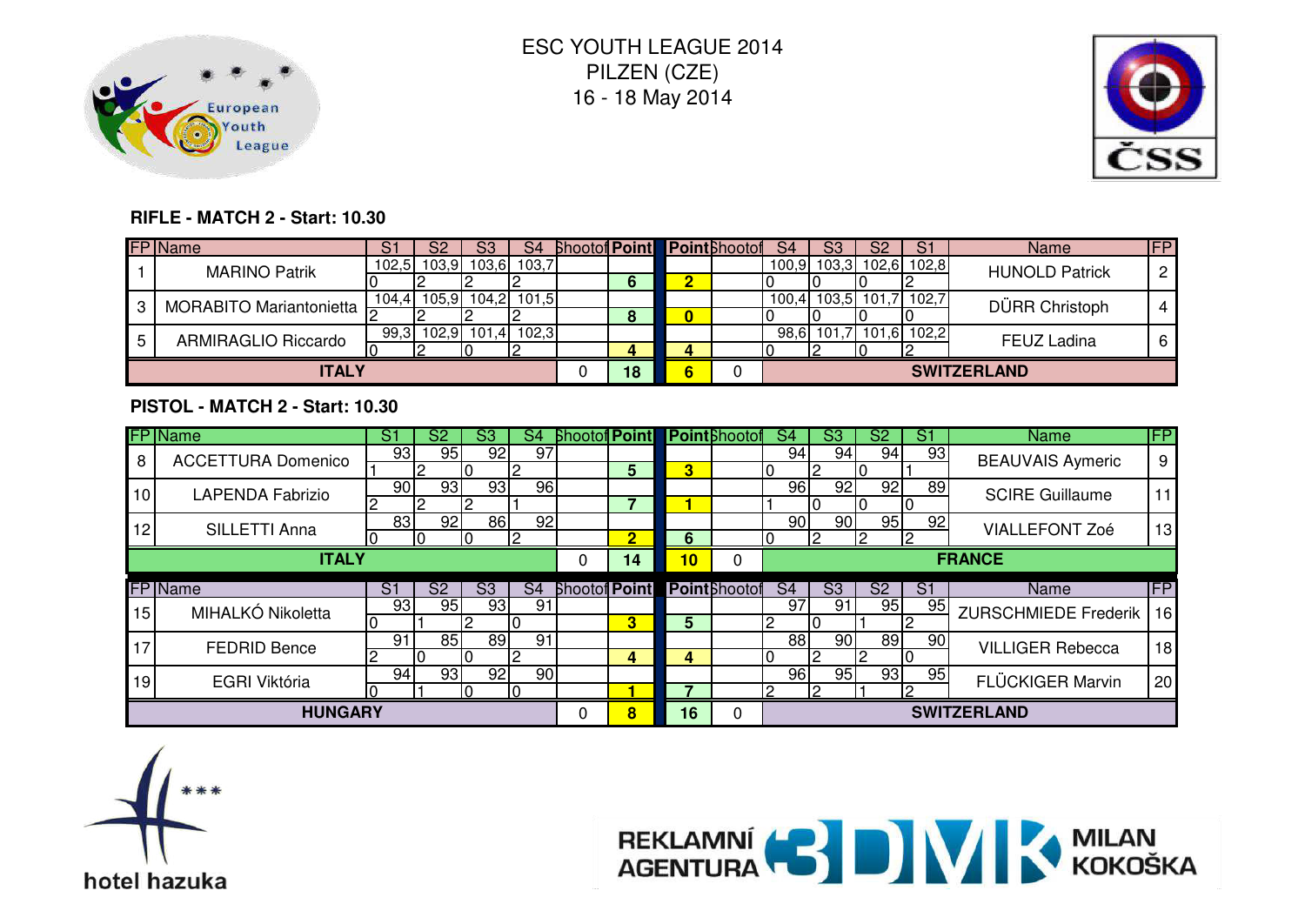



#### **RIFLE - MATCH 3 - Start: 12.00**

| <b>FP</b>        | <b>Name</b>                      | S1             | S2                 | S3          | S4           | <b>Shootof Point</b> |    |                | Point Shootof        | S4             | S3    | S2    | S1             | <b>Name</b>           | $\overline{FP}$ |
|------------------|----------------------------------|----------------|--------------------|-------------|--------------|----------------------|----|----------------|----------------------|----------------|-------|-------|----------------|-----------------------|-----------------|
| 4                | PÉNI István                      | 103,1          | 103.9 <sup>°</sup> | 101,6       | 104,4        |                      |    |                |                      | 102,8          | 99,9  | 99,7  | 102,1          | JEROVŠEK Klavdija     | 5               |
|                  |                                  |                |                    |             |              |                      | 8  | $\bf{0}$       |                      |                |       |       |                |                       |                 |
| 6                | <b>HANÁK Gabriella</b>           | 99,2           |                    | 101,0 103,1 | 102,4        |                      |    |                |                      | 98,8           | 99,6  | 100.0 | 102,4          | <b>KELENC</b> Žan     |                 |
|                  |                                  |                |                    |             |              |                      | 6  | $\overline{2}$ |                      |                |       |       |                |                       |                 |
| 8                | <b>TOMA Dorina</b>               | 101,2          | 102,9              | 101,2       | 105,6        |                      |    |                |                      | 100,1          | 99,5  | 100,4 | 100,6          | NAPRET Mateja         | 9               |
|                  |                                  |                |                    | 8           | $\mathbf{0}$ |                      |    |                |                      |                |       |       |                |                       |                 |
|                  | <b>HUNGARY</b>                   |                |                    |             |              | 0                    | 22 | $\overline{2}$ |                      |                |       |       |                | <b>SLOVENIA</b>       |                 |
|                  | <b>FP</b> Name                   | S <sub>1</sub> | S2                 | S3          | S4           | <b>Shootof Point</b> |    |                | <b>Point</b> Bhootof | S <sub>4</sub> | S3    | S2    | S <sub>1</sub> | <b>Name</b>           | <b>IFP</b>      |
| 11               | <b>UNGERANK Nadine</b>           | 103,4          | 104,6              | 104,1       | 103,6        |                      |    |                |                      | 102,4          | 102,0 | 102,9 | 99,2           | <b>HUNOLD Patrick</b> | 12              |
|                  |                                  |                |                    |             |              |                      | 8  | $\bf{0}$       |                      |                |       |       |                |                       |                 |
|                  | 103,2<br>102,8<br>103,6<br>100,7 |                |                    |             |              |                      |    |                |                      | 104,3          | 101   | 103,1 | 101,3          |                       |                 |
| 13               |                                  |                |                    |             |              |                      |    |                |                      |                |       |       |                |                       |                 |
|                  | KÖCK Rebecca                     |                |                    |             |              |                      | 4  | 4              |                      |                |       |       |                | DÜRR Christoph        | 14              |
|                  |                                  | 103,2          | 102,4              | 100,7       | 101,8        |                      |    |                |                      | 99,5           | 100,3 |       | 99,9 102,6     |                       |                 |
| 15 <sub>15</sub> | <b>WALDER Markus</b>             |                |                    |             |              |                      | 8  | $\bf{0}$       |                      | 10             |       | 10    | 10             | FEUZ Ladina           | 16              |



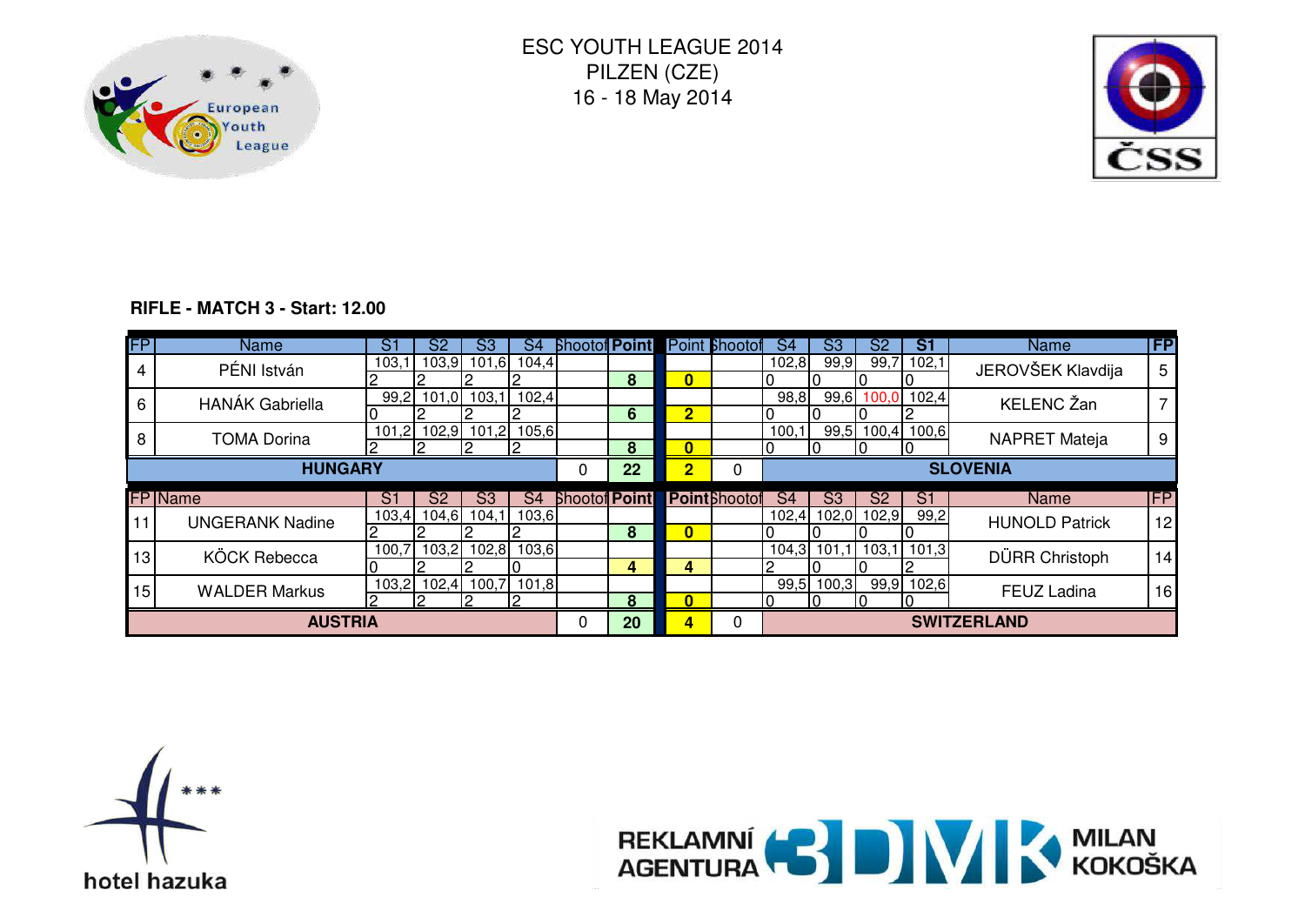



#### **PISTOL - MATCH 4 - Start: 13.30**

|    | <b>FP</b> Name            | S1 | S2              | S3       | S4              | <b>Bhootof Point</b> |   |                         | <b>IPoint</b> Bhootofl | S4              | S3                     | S2              | S1              | <b>Name</b>                 | FP         |
|----|---------------------------|----|-----------------|----------|-----------------|----------------------|---|-------------------------|------------------------|-----------------|------------------------|-----------------|-----------------|-----------------------------|------------|
|    | <b>ACCETTURA Domenico</b> | 94 | 93              | 96       | 92 <sub>l</sub> |                      |   | 4                       |                        | 95              | 97                     | 91              | 93              | ZÍSKALOVÁ Silvie            | 5          |
|    |                           | 93 | 94 l            | 93       | 94              |                      | 4 |                         |                        | 94 <sub>l</sub> | 96                     | 95              | 95              |                             |            |
| 6  | <b>LAPENDA Fabrizio</b>   |    |                 | ΙU       |                 |                      |   |                         |                        |                 |                        |                 |                 | PŘIBÁŇOVÁ Tereza            |            |
| 8  | SILLETTI Anna             | 87 | 95              | 86<br>l0 | 911             |                      |   |                         |                        | 91 <sub>1</sub> | 89                     | 90 <sub>1</sub> | 92              | MIČKA Michal                | 9          |
|    |                           |    |                 | 3        | 5               |                      |   |                         | I۵                     | l Q             |                        |                 |                 |                             |            |
|    | <b>ITALY</b>              |    |                 |          |                 | 0                    | 8 | 16                      |                        |                 |                        |                 |                 | <b>CZECH REPUBLIC</b>       |            |
|    |                           |    |                 |          |                 |                      |   |                         |                        |                 |                        |                 |                 |                             |            |
|    | FP Name                   | S1 | S <sub>2</sub>  | S3       | S4              | <b>Shootof Point</b> |   |                         | <b>Point</b> Bhootof   | S <sub>4</sub>  | $\overline{\text{S3}}$ | S <sub>2</sub>  | $\overline{S1}$ | <b>Name</b>                 | <b>IFP</b> |
|    |                           | 94 | 92 <sub>1</sub> | 95       | 91              |                      |   |                         |                        | 92              | 93 <sub>l</sub>        | 90 <sup>°</sup> | 94              |                             |            |
| 11 | <b>SCIRE Guillaume</b>    |    |                 |          |                 |                      | 5 | 3                       |                        |                 |                        |                 |                 | FLÜCKIGER Marvin            | 12         |
|    |                           | 95 | 95              | 98       | 94              |                      |   |                         |                        | 91              | 95                     | 96              | 88              |                             |            |
| 13 | <b>BEAUVAIS Aymeric</b>   |    |                 |          |                 |                      | 6 | $\overline{\mathbf{2}}$ |                        |                 |                        | l2              |                 | <b>ZURSCHMIEDE Frederik</b> | 14         |
|    |                           | 91 | 90I             | 92       | 95              |                      |   |                         |                        | 90              | 92 <sub>l</sub>        | 90 <sub>1</sub> | 92              |                             |            |
| 15 | <b>FAVIER Rémi</b>        |    |                 |          | റ               |                      | 4 | 4                       |                        |                 |                        |                 | C               | <b>VILLIGER Rebecca</b>     | 16         |



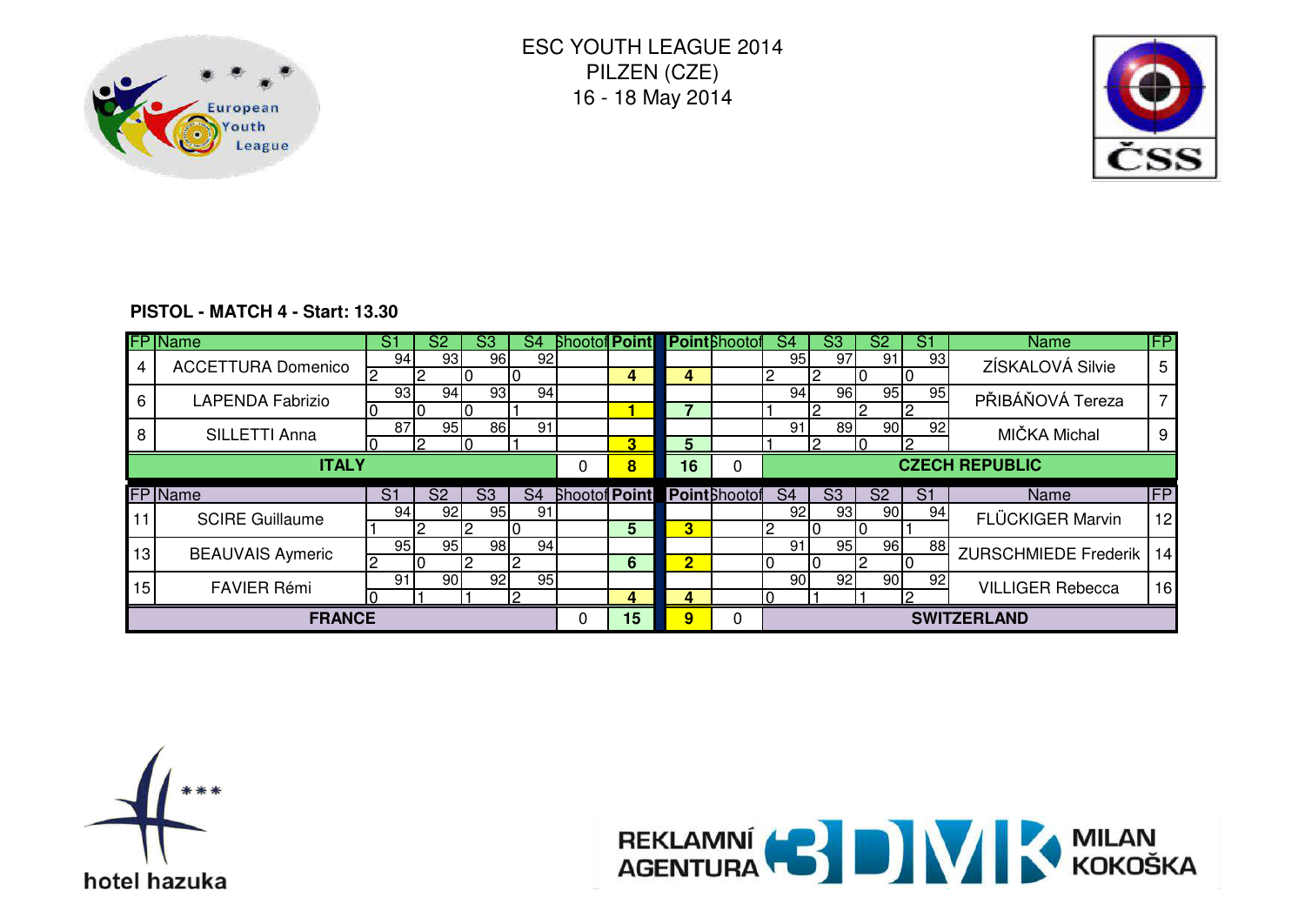



#### **RIFLE - MATCH 5 - Start: 08.30**

|    | <b>FP</b> Name             | S1   | S2            | S3     | S4          |  | <b>Shootof Point Point Shootof</b> |    | S4    | S3 | S2 | S1                | Name                   | FP. |
|----|----------------------------|------|---------------|--------|-------------|--|------------------------------------|----|-------|----|----|-------------------|------------------------|-----|
|    | MORABITO Mariantonietta    |      | 104,0 102,5   |        | 102,8 103,8 |  | 0                                  |    | 104,7 |    |    | 104,9 103,3 104,1 | PÉNI István            | ◠   |
| -3 | <b>MARINO Patrik</b>       | 99,8 | 97.5I         | 101.41 | 98,9        |  | 0                                  |    | 103,6 |    |    | 102,3 102,2 101,7 | <b>HANÁK Gabriella</b> | 4   |
| -5 | <b>ARMIRAGLIO Riccardo</b> |      | $102,5$ 101,9 | 101.2  | 97.8        |  |                                    |    | 101.  |    |    | 98,6 100,6 103,0  | <b>TOMA Dorina</b>     | 6   |
|    | <b>ITALY</b>               |      |               |        |             |  |                                    | 20 |       |    |    |                   | <b>HUNGARY</b>         |     |

#### **PISTOL - MATCH 5 - Start: 08.30**

|    | <b>FP</b> Name                             | S1             | S2              | S3             | S4                      | <b>Bhootof Point</b> |               |                         | <b>Point</b> Bhootof | S4                       | S3              | S2             | S1             | <b>Name</b>               | FP |
|----|--------------------------------------------|----------------|-----------------|----------------|-------------------------|----------------------|---------------|-------------------------|----------------------|--------------------------|-----------------|----------------|----------------|---------------------------|----|
| 8  | MIHALKÓ Nikoletta                          | 93             | 89              | 94             | 92                      |                      |               |                         |                      | 97 <sub>1</sub>          | 971             | 91             | 94             | <b>ACCETTURA Domenico</b> | 9  |
|    |                                            | 0              |                 |                |                         |                      | 0             | 8                       |                      |                          |                 |                |                |                           |    |
| 10 | EGRI Viktória                              | 91             | 95 <sub>l</sub> | 99             | 92                      |                      |               |                         |                      | 97 <sub>l</sub>          | 89              | 90             | 96             | <b>LAPENDA Fabrizio</b>   | 11 |
|    |                                            |                |                 |                |                         |                      | 4             | 4                       |                      |                          |                 |                |                |                           |    |
| 12 | <b>FEDRID Bence</b>                        | 95             | 91              | 89             | 91                      |                      |               |                         |                      | 90                       | 90 <sub>l</sub> | 85             | 91             | SILLETTI Anna             | 13 |
|    |                                            |                |                 | 6              | ∩                       |                      |               |                         |                      |                          |                 |                |                |                           |    |
|    | <b>HUNGARY</b>                             |                | 0               | 10             | 14                      | 0                    |               |                         |                      |                          | <b>ITALY</b>    |                |                |                           |    |
|    | <b>FP</b> Name                             | S <sub>1</sub> | S2              | S <sub>3</sub> | S <sub>4</sub>          | <b>Shootof Point</b> |               |                         | <b>Point</b> Bhootof | $\overline{\mathsf{S}4}$ | S <sub>3</sub>  | S <sub>2</sub> | S <sub>1</sub> | Name                      | FP |
| 15 | PŘIBÁŇOVÁ Tereza                           | 92             | 92              | 95             | 94                      |                      |               |                         |                      | 93                       | 94              | 95             | 96             | <b>BEAUVAIS Aymeric</b>   | 16 |
|    |                                            |                |                 |                |                         |                      | 4             | 4                       |                      |                          |                 |                |                |                           |    |
| 17 | ZÍSKALOVÁ Silvie                           | 92             | 95 <sub>l</sub> | 95I            | 97                      |                      |               |                         |                      | 92                       | 89              | 97             | 90             | <b>FAVIER Rémi</b>        | 18 |
|    |                                            |                |                 | 6              | $\overline{\mathbf{2}}$ |                      |               |                         |                      | IO                       |                 |                |                |                           |    |
| 19 | 93<br>92<br>90 <sup>1</sup><br>DĚDOVÁ Anna |                |                 |                |                         |                      |               |                         |                      | 95                       | 92              | 90             | 93             | <b>VIALLEFONT Zoé</b>     | 20 |
|    | 12                                         |                |                 |                |                         |                      | 5.            | $\overline{\mathbf{3}}$ |                      |                          |                 |                |                |                           |    |
|    | <b>CZECH REPUBLIC</b>                      |                | 0               | 15             | 9                       | 0                    | <b>FRANCE</b> |                         |                      |                          |                 |                |                |                           |    |



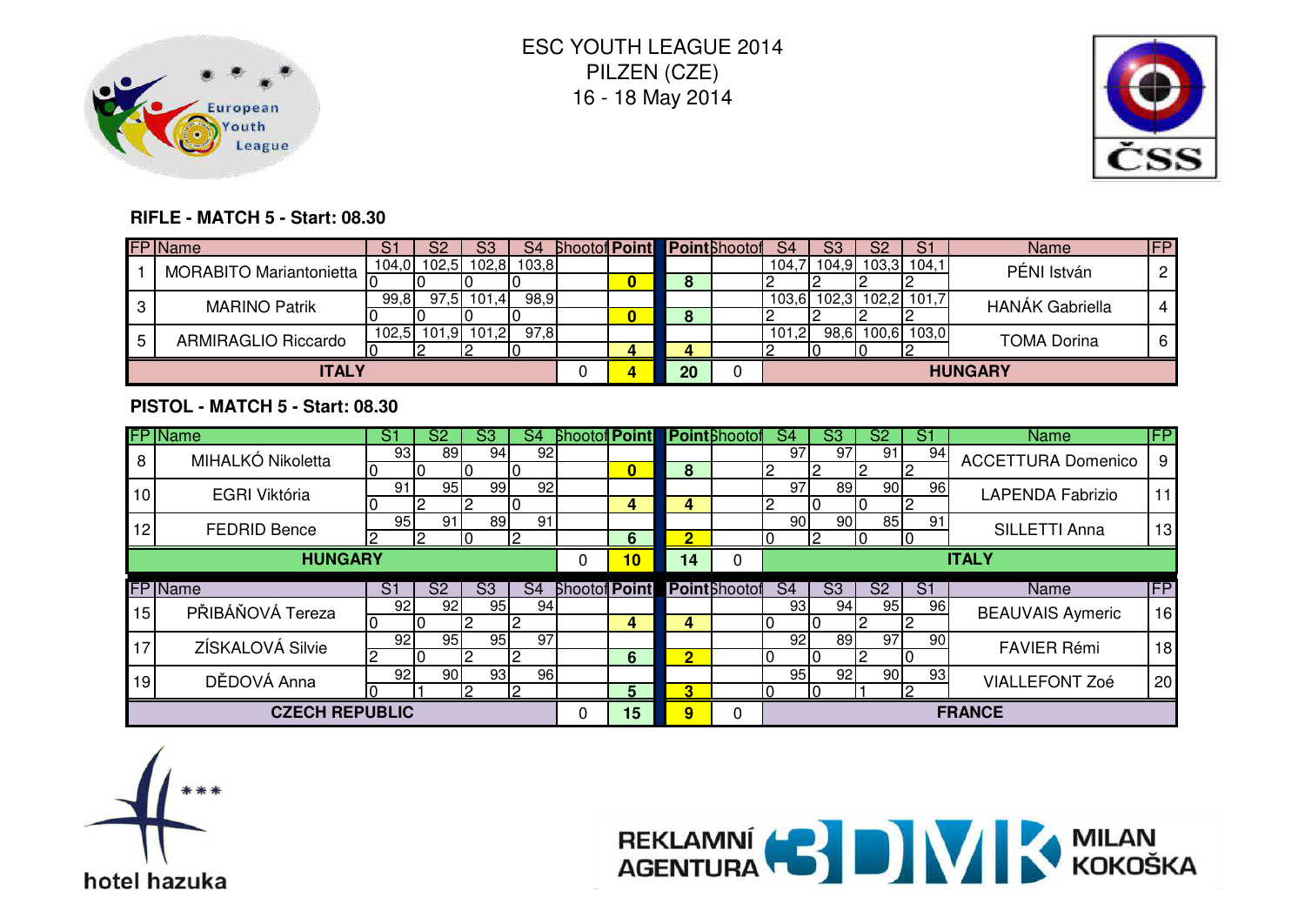



#### **RIFLE - MATCH 6 - Start: 10.00**

| <b>FP</b>       | Name                   | S1             | S2             | S3             | S4    | <b>Bhootof Point</b> |                         |    | Point <b>Bhootof</b> | S4             | S3             | S2             | S1                     | <b>Name</b>             | FP             |
|-----------------|------------------------|----------------|----------------|----------------|-------|----------------------|-------------------------|----|----------------------|----------------|----------------|----------------|------------------------|-------------------------|----------------|
|                 | JEROVŠEK Klavdija      | 101,6          | 98,7           | 101,1          | 101,1 |                      | $\overline{\mathbf{0}}$ | 8  |                      | 102,4          |                |                | 102,4 104,4 105,3      | <b>UNGERANK Nadine</b>  | $\overline{2}$ |
| 3               | KELENC Žan             | 99,6           | 101            | $1,1$ 101,0    | 103,9 |                      | $\overline{2}$          | 6  |                      | 102,8          |                | 103,3 102,1    | 100,9                  | <b>KÖCK Rebecca</b>     | 4              |
| 5               | <b>KANDARE Erik</b>    | 100,9          |                | $95,5$ 102,3   | 101,6 |                      | 0                       | 8  |                      | 102,3          | 103,2          |                | 98,9 101,9             | <b>KLEEMANN Michael</b> | -6             |
| <b>SLOVENIA</b> |                        |                |                |                |       | 0                    | $\overline{2}$          | 22 |                      |                | <b>AUTRIA</b>  |                |                        |                         |                |
|                 | FP Name                | S <sub>1</sub> | S <sub>2</sub> | S <sub>3</sub> | S4    | <b>Shootof Point</b> |                         |    | <b>Point</b> Bhootof | S <sub>4</sub> | S <sub>3</sub> | S <sub>2</sub> | S <sub>1</sub>         | <b>Name</b>             | <b>FP</b>      |
| 8               | PÉNI István            | 103,2          |                | 104,6 104,7    | 103,9 |                      | 8                       | 0  |                      | 102,4          |                |                | 101,8 103,8 102,8      | <b>HUNOLD Patrick</b>   | 9              |
| 10              | <b>HANÁK Gabriella</b> | 102,6          |                | 102,9 100,1    | 100,9 |                      | 4                       | 4  |                      |                |                |                | 99,3 101,1 103,1 100,8 | DÜRR Christoph          | 11             |
| 12              | <b>TOMA Dorina</b>     | 101,3          | 103,0          | 103,9          | 101,2 |                      | $\overline{2}$          | 6  |                      | 102,5          |                |                | 103,8 103,8 103,6      | FEUZ Ladina             | 13             |
|                 | <b>HUNGARY</b>         |                |                |                |       | 0                    | 14                      | 10 | 0                    |                |                |                |                        | <b>SWITZERLAND</b>      |                |

#### **PISTOL - MATCH 6 - Start: 10.00**

|              | <b>FP</b> Name            | o. | 52              |      | 54  |  |    | <b>Bhootof Point Point Bhootof</b> |    | S3                 |     | o. | Name                      | FP |
|--------------|---------------------------|----|-----------------|------|-----|--|----|------------------------------------|----|--------------------|-----|----|---------------------------|----|
| 15           | <b>ACCETTURA Domenico</b> |    | 89 I            | 94   | 96I |  |    |                                    | 97 | 94.                | 97  | 93 | ZURSCHMIEDE Frederik   16 |    |
|              |                           |    |                 |      |     |  |    |                                    |    |                    |     |    |                           |    |
| .17          | <b>LAPENDA Fabrizio</b>   |    |                 | -931 | 90I |  |    |                                    | 93 | 90 I               | 901 | 87 | <b>VILLIGER Rebecca</b>   | 18 |
|              |                           |    |                 |      |     |  |    |                                    |    |                    |     |    |                           |    |
| 19           | SILLETTI Anna             | 89 | 90 <sub>1</sub> | 90   | 91  |  |    |                                    | 92 |                    | 94  | 96 | <b>FLÜCKIGER Marvin</b>   | 20 |
|              |                           |    |                 |      |     |  |    |                                    |    |                    |     |    |                           |    |
| <b>ITALY</b> |                           |    |                 |      |     |  | 17 |                                    |    | <b>SWITZERLAND</b> |     |    |                           |    |



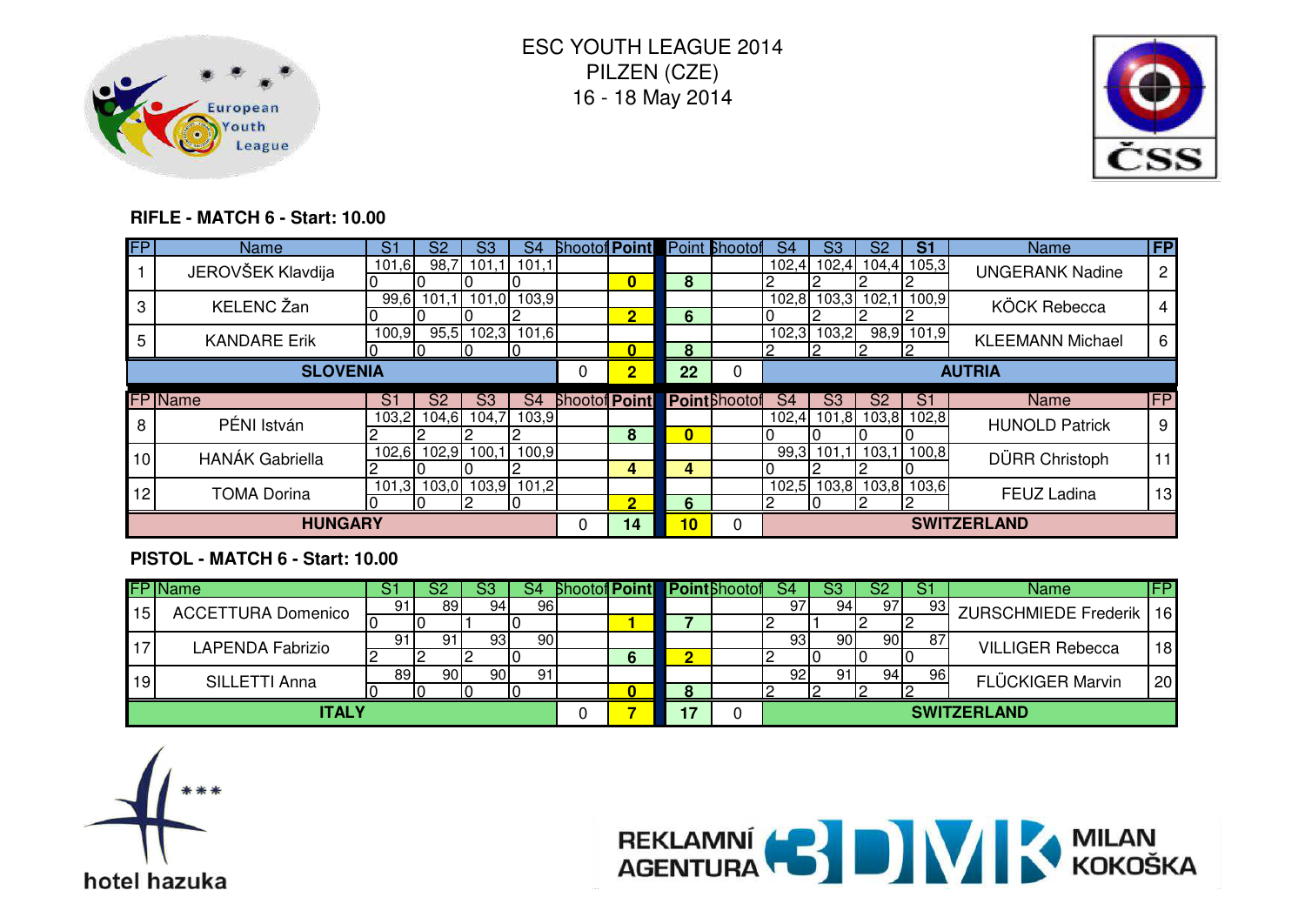



#### **PISTOL - MATCH 7 - Start: 11.30**

|                | <b>FP</b> Name      | -S1             | S2                       | S3                     | S4              | <b>Shootof Point</b> |                  |                      | <b>Point</b> Bhootof | S4                       | S3                     | S2             | S1              | <b>Name</b>                 | <b>IFP</b>            |
|----------------|---------------------|-----------------|--------------------------|------------------------|-----------------|----------------------|------------------|----------------------|----------------------|--------------------------|------------------------|----------------|-----------------|-----------------------------|-----------------------|
| 4              | MIHALKÓ Nikoletta   | 95              | 91                       | 91                     | 91              | 10,0                 |                  |                      | 10,1                 | 91                       | 93 <sub>l</sub>        | 95             | 95              | <b>SCIRE Guillaume</b>      | 5                     |
|                |                     |                 | I ( )                    |                        |                 |                      | $\overline{2}$ . | 6                    |                      |                          |                        |                |                 |                             |                       |
| 6              | EGRI Viktória       | 97              | 95 <sub>l</sub>          | 93                     | 96              | 9,8                  |                  |                      | 9,5                  | 93                       | 93 I                   | 95             | 93              | <b>BEAUVAIS Aymeric</b>     |                       |
|                |                     |                 |                          |                        |                 |                      | 6.               | $\overline{2}$       |                      |                          |                        |                |                 |                             |                       |
| 8              | <b>FEDRID Bence</b> | 94              | 90 <sub>l</sub>          | 92                     | 93              | 8,6                  |                  |                      | 8,5                  | 93                       | 91                     | 92             | 94              | <b>FAVIER Rémi</b>          | 9                     |
|                |                     |                 | ю                        |                        |                 |                      | Д.               | Д.                   |                      |                          |                        |                |                 |                             |                       |
| <b>HUNGARY</b> |                     |                 |                          |                        |                 |                      | 12               | 12                   |                      |                          | <b>FRANCE</b>          |                |                 |                             |                       |
|                | FP Name             | $\overline{S1}$ | $\overline{\mathsf{S2}}$ | $\overline{\text{S3}}$ | S <sub>4</sub>  | <b>Shootof Point</b> |                  | <b>Point</b> Bhootof |                      | $\overline{\mathsf{S}4}$ | $\overline{\text{S3}}$ | S <sub>2</sub> | $\overline{S1}$ | Name                        | <b>IFP</b>            |
|                |                     |                 |                          |                        |                 |                      |                  |                      |                      |                          |                        |                |                 |                             |                       |
|                |                     | 93              | 95 I                     | 94                     | 931             |                      |                  |                      |                      | 89                       | 93                     | 91             | 93              |                             |                       |
|                | ZÍSKALOVÁ Silvie    |                 |                          |                        |                 |                      |                  |                      |                      |                          |                        |                |                 | FLÜCKIGER Marvin            | 12 <sub>1</sub>       |
|                |                     | 94              | 90I                      | 96                     | 93              |                      |                  |                      |                      | 95                       | 96                     | 94             | 94              |                             |                       |
| 13             | DĚDOVÁ Anna         |                 |                          |                        |                 |                      | $\overline{2}$   | 6                    |                      |                          |                        |                |                 | <b>ZURSCHMIEDE Frederik</b> |                       |
|                |                     | 80              | 88                       | 91                     | 93 <sub>l</sub> |                      |                  |                      |                      | 89                       | 89                     | 93             | 91              |                             |                       |
| 15             | BEZDĚČNÁ Denisa     |                 | Ю                        | l2                     |                 |                      | 4                | 4                    |                      |                          |                        | 12             | ŋ               | <b>VILLIGER Rebecca</b>     | 14 <sup>1</sup><br>16 |